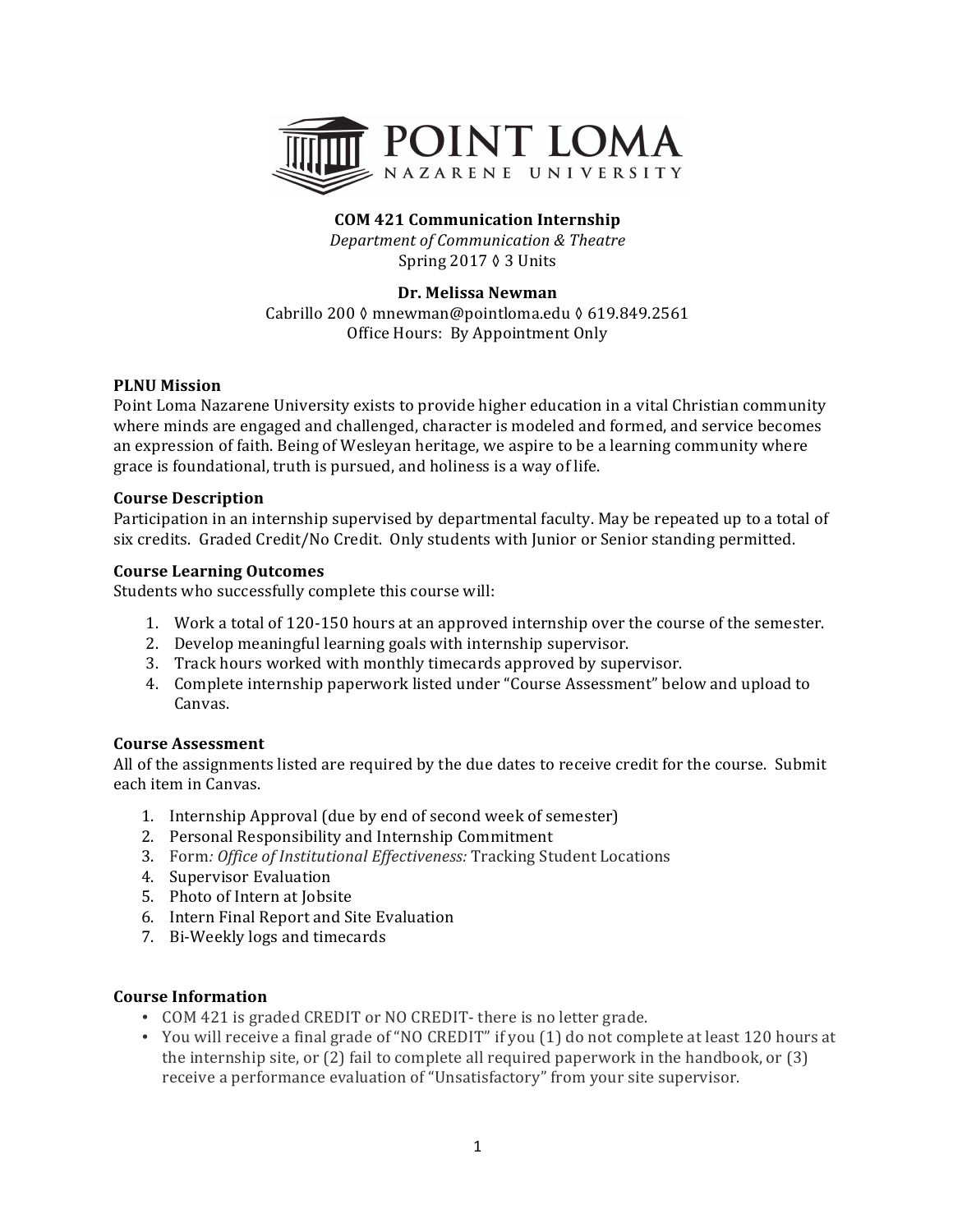- You must register and pay for COM 421 in the semester in which you carry out your intern responsibilities. COM 421 is offered in the FALL, SPRING, SUMMER I, and SUMMER II sessions.
- Many summer internships are done "back home" which is perfectly acceptable and regardless of whether you are registered for summer session I or II, you actually have all summer to complete the requirements.
- COM 421 Internship is always a 3-unit course-- you cannot get credit for only 1 or 2 units.
- You must complete a minimum of 120 documented hours at the internship site (this does NOT include travel time) and complete all required paperwork listed in the Internship Handbook (posted on Canvas)
- Your supervisor will be required to confirm your internship, approve your Bi-Weekly Log/Timecard and do a final evaluation. It is your responsibility to remind them to submit the required materials so you can earn credit.
- This syllabus serves as the contract between the students and professor. Your continued enrollment in the course serves as agreement to abide by the policies and information set forth here within.

| <b>Date</b> | Agenda                                  | Due in Canvas                   |
|-------------|-----------------------------------------|---------------------------------|
| Week of     | Secure internship by 1/13.              | Internship Approval 1/20/17     |
| January 9   |                                         |                                 |
| Week of     | Submit Initial Paperwork to Canvas:     | 1/20/17                         |
| January 16  | 1-Approval Form                         |                                 |
|             | 2-Commitment Form                       |                                 |
|             | 3-Office of Institutional Effectiveness |                                 |
|             | Form on Tracking Student Locations      |                                 |
| Week of     | Work internship hours                   | Complete Bi-Weekly Log and Time |
| January 23  |                                         | Card                            |
|             |                                         |                                 |
| Week of     | Work internship hours                   |                                 |
| January 30  |                                         |                                 |
| Week of     | Work internship hours                   |                                 |
| February 6  |                                         | Complete Bi-Weekly Log and Time |
|             |                                         | Card                            |
|             |                                         |                                 |
|             |                                         |                                 |
| Week of     | Work internship hours                   |                                 |
| February 13 |                                         |                                 |
| Week of     | Work internship hours                   | Complete Bi-Weekly Log and Time |
| February 20 |                                         | Card                            |
|             |                                         |                                 |
|             |                                         |                                 |
| Week of     | **Halfway point in semester. You        |                                 |
| February 27 | should have at least 60 hours by this   |                                 |
|             | point. If you're having difficulties in |                                 |

# **General Course Schedule**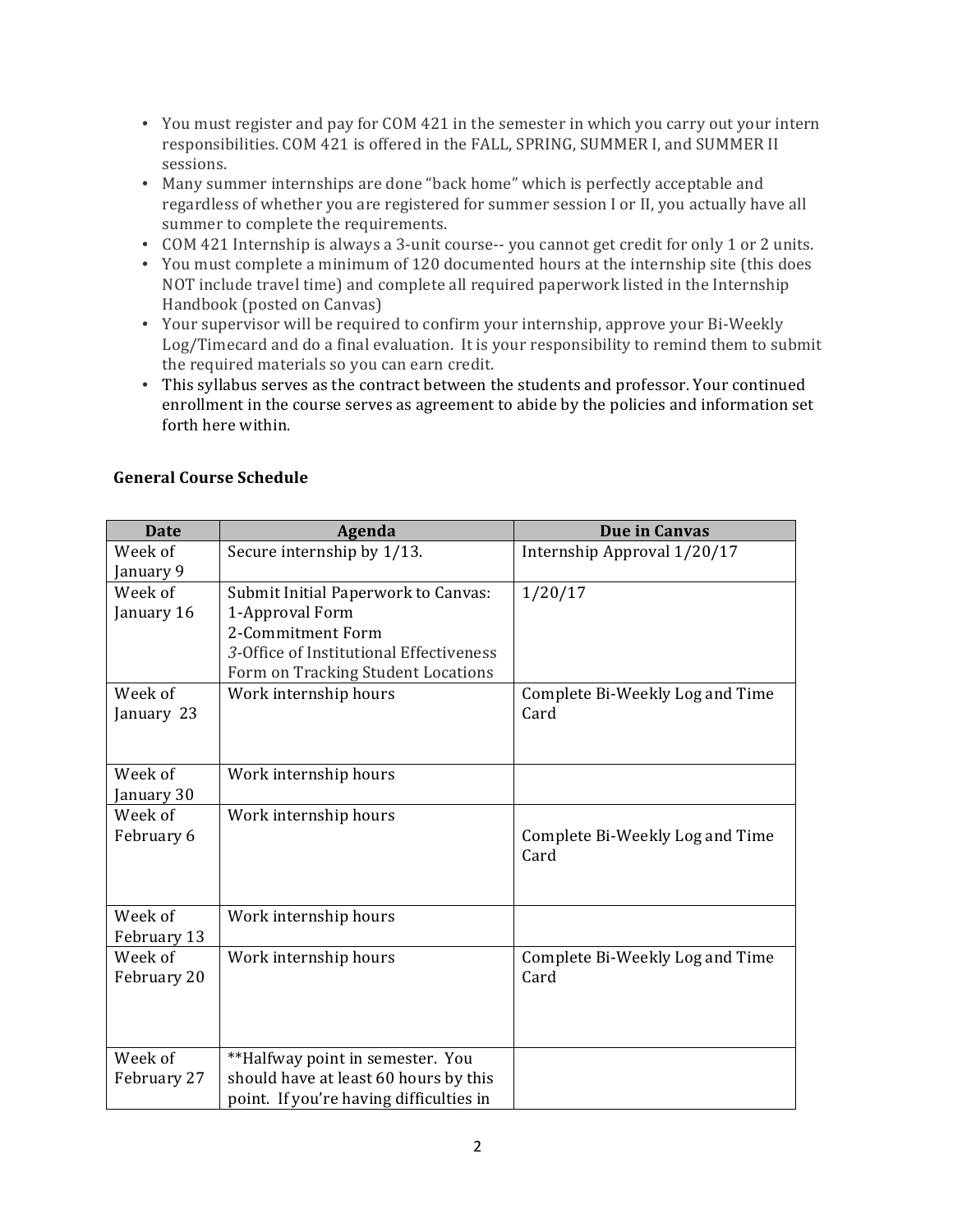|                     | your internship or getting hours<br>contact Dr. Newman ASAP.               |                                                                                                    |
|---------------------|----------------------------------------------------------------------------|----------------------------------------------------------------------------------------------------|
| Week of<br>March 6  | Work internship hours                                                      | Complete Bi-Weekly Log and Time<br>Card                                                            |
| Week of<br>March 13 | Work internship hours                                                      | Submit Photo of Intern at Jobsite<br>Due 3/17/17                                                   |
| Week of<br>March 20 | Work internship hours                                                      | Complete Bi-Weekly Log and Time<br>Card                                                            |
| Week of<br>March 27 | Work internship hours                                                      |                                                                                                    |
| Week of<br>April 3  | Work internship hours                                                      | Complete Bi-Weekly Log and Time<br>Card                                                            |
| Week of<br>April 10 | Work internship hours                                                      |                                                                                                    |
| Week of<br>April 17 | Finish working internship hours                                            | Submit:<br>(1) Supervisor Evaluation<br>(2) Intern Final Report and Site<br>Evaluation<br>Due 4/28 |
| Week of<br>April 24 | <b>Upload final documents to Canvas</b><br>Any missing documents in Canvas | Complete Bi-Weekly Log and Time<br>Card                                                            |
|                     | on 4/28 will result in a grade of<br>"No Credit"                           |                                                                                                    |

## **University Notifications**

# **Attendance & Participation**

Regular and punctual attendance at all classes is considered essential to optimum academic achievement. If the student is absent from more than 10 percent of class meetings, the faculty member has the option of filing a written report which may result in de-enrollment. If the absences exceed 20 percent, the student may be de-enrolled without notice. If the date of de-enrollment is past the last date to withdraw from a class, the student will be assigned a grade of W or WF consistent with university policy in the grading section of the catalog. Every absence in this class will result in a five point deduction from final points earned. See Academic Policies in the (undergrad/graduate as appropriate) academic catalog.

# **Academic Honesty and Dishonesty**

Students should demonstrate academic honesty by doing original work and by giving appropriate credit to the ideas of others. As explained in the university catalog, academic dishonesty is the act of presenting information, ideas, and/or concepts as one's own when in reality they are the results of